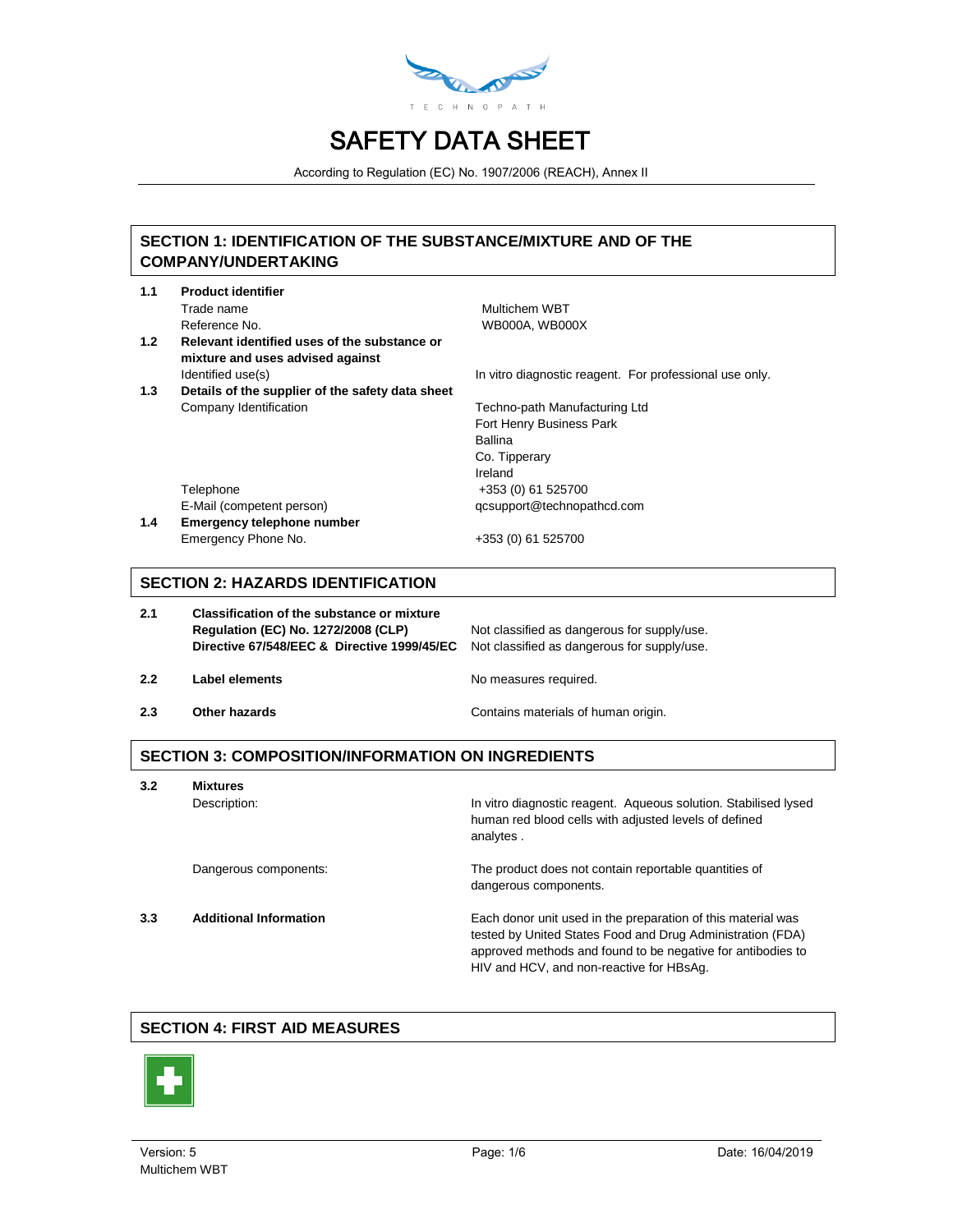

According to Regulation (EC) No. 1907/2006 (REACH), Annex II

| 4.1 | Description of first aid measures                                             |                                                                                            |
|-----|-------------------------------------------------------------------------------|--------------------------------------------------------------------------------------------|
|     | <b>Inhalation</b>                                                             | Supply fresh air; consult doctor in case of complaint.                                     |
|     | <b>Skin Contact</b>                                                           | Wash skin with soap and water. Remove contaminated<br>clothing.                            |
|     | Eye Contact                                                                   | Rinse cautiously with water for several minutes. Consult a<br>doctor in case of complaint. |
|     | Ingestion                                                                     | Wash out mouth with water. Consult a doctor in case of<br>complaint.                       |
| 4.2 | Most important symptoms and effects, both<br>acute and delayed                | None.                                                                                      |
| 4.3 | Indication of the immediate medical attention<br>and special treatment needed | None.                                                                                      |

#### **SECTION 5: FIRE-FIGHTING MEASURES**

- **5.1 Extinguishing media**
- **5.2 Special hazards arising from the substance or mixture**
- 

Suitable Extinguishing Media CO2, powder or water spray. Fight larger fires with water spray or alcohol resistant foam. In case of fire, the following can be released: Carbon oxides (COx), nitrogen oxides (NOx). **5.3 Advice for fire-fighters** Use fire-extinguishing methods suitable to surrounding conditions. Wear full protective suit and self-contained breathing aparatus (SCBA) when extinguishing fires.

### **SECTION 6: ACCIDENTAL RELEASE MEASURES**

| 6.1 | Personal precautions, protective equipment<br>and emergency procedures | Isolate spillage and clean up immediately.<br>Refer to Section 8 for protective measures when handling the<br>spillage.                                                                                                                                |
|-----|------------------------------------------------------------------------|--------------------------------------------------------------------------------------------------------------------------------------------------------------------------------------------------------------------------------------------------------|
| 6.2 | <b>Environmental precautions</b>                                       | Do not allow to enter drains, sewers or watercourses.                                                                                                                                                                                                  |
| 6.3 | Methods and material for containment and<br>cleaning up                | Absorb with liquid-binding material (paper towelling, sand,<br>diatomite, acid binders, universal binders, sawdust). Dispose<br>of contaminated material as waste according to Section 13.<br>Swab down area with Chloros or other disinfecting agent. |
| 6.4 | Reference to other sections                                            | 8.13                                                                                                                                                                                                                                                   |

#### **SECTION 7: HANDLING AND STORAGE**

| 7.1        | Precautions for safe handling                                   | This product should be handled as a potentially infectious<br>material, as no known test method procedure can offer<br>complete assurance that products derived from materials of<br>human origin will not transmit infectious agents.<br>Refer to Directive 2000/54/EC for information on handling<br>biohazardous materials.<br>Avoid contact with the eyes, skin and mucous membranes.<br>Keep out of reach of children.<br>Wash hands before breaks and after work.<br>Clean work areas with hypochlorite or other disinfecting<br>agent. |                  |
|------------|-----------------------------------------------------------------|-----------------------------------------------------------------------------------------------------------------------------------------------------------------------------------------------------------------------------------------------------------------------------------------------------------------------------------------------------------------------------------------------------------------------------------------------------------------------------------------------------------------------------------------------|------------------|
| 7.2        | Conditions for safe storage, including any<br>incompatibilities | Store frozen.                                                                                                                                                                                                                                                                                                                                                                                                                                                                                                                                 |                  |
| 7.3        | Specific end use(s)                                             | Use as per instructions for use.                                                                                                                                                                                                                                                                                                                                                                                                                                                                                                              |                  |
| Version: 5 | Multichem WBT                                                   | Page: 2/6                                                                                                                                                                                                                                                                                                                                                                                                                                                                                                                                     | Date: 16/04/2019 |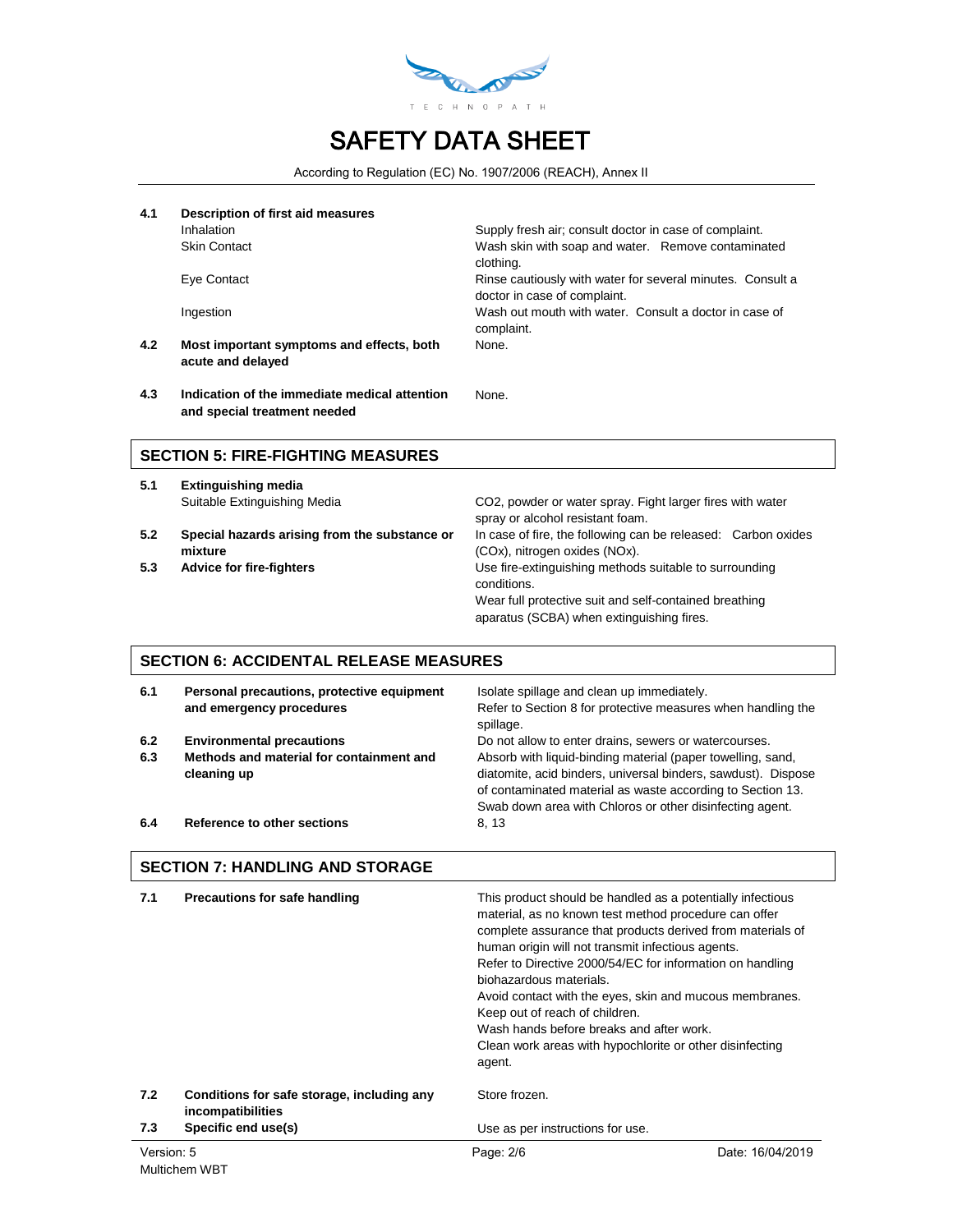

According to Regulation (EC) No. 1907/2006 (REACH), Annex II

### **SECTION 8: EXPOSURE CONTROLS/PERSONAL PROTECTION**

- **8.1 Control parameters**
- 

**8.1.1 Occupational Exposure Limits** The product does not contain any relevant quantities of materials with critical values that have to be monitored at the workplace.

- **8.2 Exposure controls**
- **Appropriate engineering controls** Not relevant for this material.
- **8.2.2 Personal protection equipment**

Eye/face protection Safety glasses recommended. (EN166).



Body protection **Laboratory coat.** Respiratory protection Not normally required.

**8.2.3 Environmental Exposure Controls No special measures are required.** 

Hand protection **EXECUTE:** Disposable gloves. (EN374).

Material of gloves:  $Lates / natural rubber$ , Nitrile rubber. Penetration time of glove material: Gloves resistance is not critical when the product is handled according to the instructions for use.

### **SECTION 9: PHYSICAL AND CHEMICAL PROPERTIES**

**9.1 Information on basic physical and chemical** 

**properties** Appearance Liquid. Colour **Red.** Odour **Light.** Odour Threshold (ppm) Not determined. pH (Value) 7.3 – 7.5. Melting Point (°C) / Freezing Point (°C) Similar to water, approximately 0°C. Boiling point/boiling range (°C): Similar to water, approximately 100°C. Flash Point (°C) and the contract of the Not applicable. Evaporation rate  $(BA = 1)$  Not determined. Flammability (solid, gas) Not applicable. Explosive limit ranges Not applicable. Vapour Pressure (mm Hg) Similar to water, approximately 23 hPa. Vapour Density (Air=1) Not determined. Density  $(g/ml)$   $\sim 1$ Solubility (Water) Completely miscible with water. Solubility (Other) Not determined. Partition Coefficient (n-Octanol/water) Not determined. Auto Ignition Temperature (°C) Not determined. Decomposition Temperature (°C) Not determined. Viscosity (mPa.s) Not determined. Explosive properties Not explosive. Oxidising properties Not oxidising **9.2 Other information Not available.**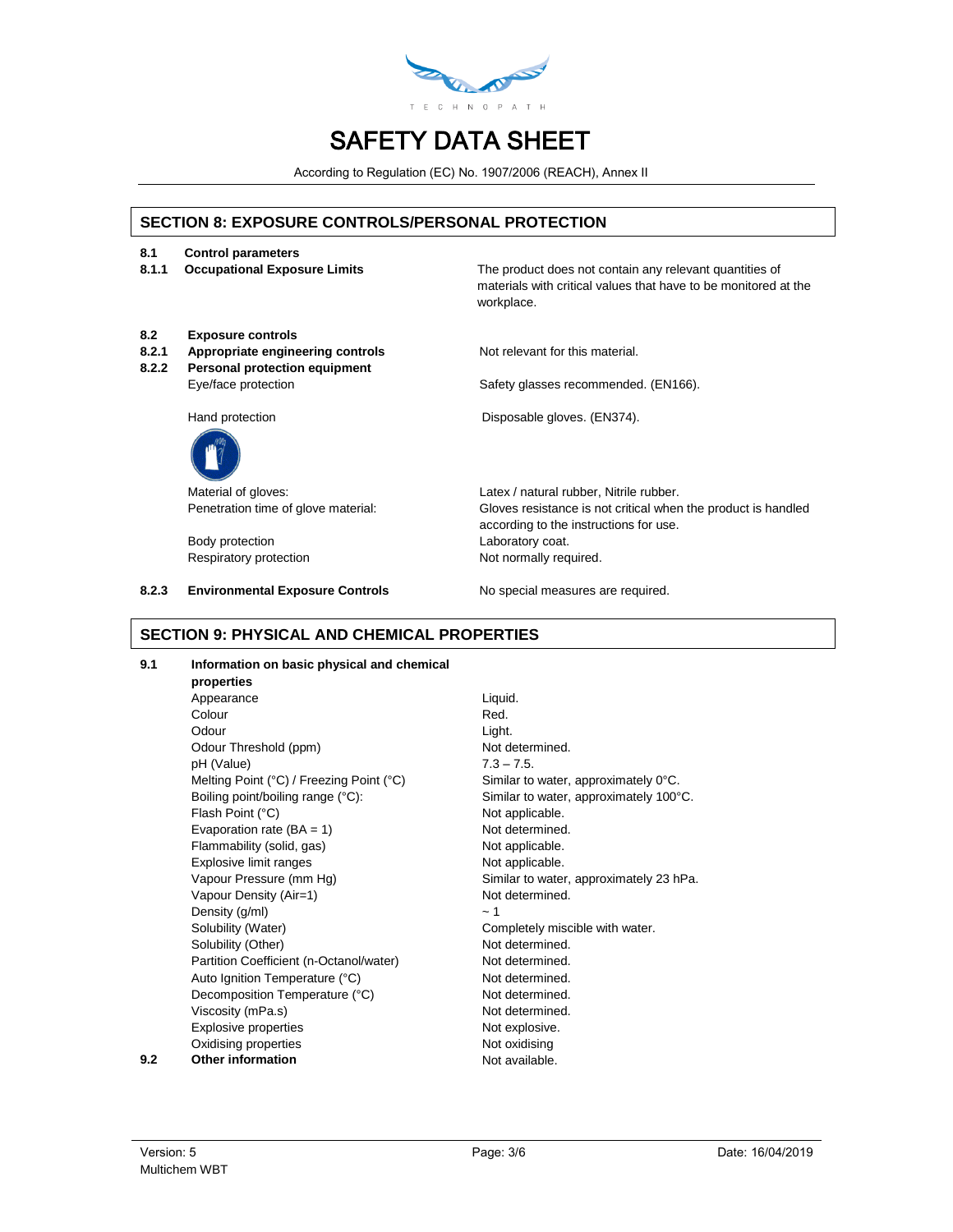

According to Regulation (EC) No. 1907/2006 (REACH), Annex II

### **SECTION 10: STABILITY AND REACTIVITY**

- **10.1 Reactivity None known.** None known.
- 
- **10.3 Possibility of hazardous reactions** Hazardous polymerisation will not occur.
- **10.4 Conditions to avoid** None.
- **10.5 Incompatible materials** None known.
- 10.6 **Hazardous Decomposition Product(s)** None known.

**10.2 Chemical stability** The product is stable in accordance with the recommended storage conditions.

### **SECTION 11: TOXICOLOGICAL INFORMATION**

#### **11.1 Information on toxicological effects**

| 11.1.2 Mixtures                    |                                                                                        |
|------------------------------------|----------------------------------------------------------------------------------------|
| Acute toxicity                     | Based upon the available data, the classification criteria are<br>not met.             |
| Irritation                         | Based upon the available data, the classification criteria are                         |
| Corrosivity                        | not met.<br>Based upon the available data, the classification criteria are<br>not met. |
| Sensitisation                      | Based upon the available data, the classification criteria are<br>not met.             |
| Repeated dose toxicity             | Based upon the available data, the classification criteria are<br>not met.             |
| Carcinogenicity                    | Based upon the available data, the classification criteria are<br>not met.             |
| Mutagenicity                       | Based upon the available data, the classification criteria are<br>not met.             |
| Toxicity for reproduction          | Based upon the available data, the classification criteria are<br>not met.             |
| STOT-single exposure               | Based upon the available data, the classification criteria are<br>not met.             |
| STOT-repeated exposure             | Based upon the available data, the classification criteria are<br>not met.             |
| Aspiration hazard                  | Based upon the available data, the classification criteria are<br>not met.             |
| <b>Health Effects and Symptoms</b> |                                                                                        |
| <b>Skin Contact</b>                | No significant harmful effects anticipated.                                            |
| Eye Contact                        | No significant harmful effects anticipated.                                            |
| Ingestion                          | No significant harmful effects anticipated.                                            |

**11.2 Other information** Not applicable.

#### **SECTION 12: ECOLOGICAL INFORMATION**

| 12.1 | <b>Toxicity</b> |
|------|-----------------|
|------|-----------------|

- 
- **12.3 Bioaccumulative potential None anticipated. None anticipated.**
- 

The product does not contain significant quantities of ingredients that are environmentally toxic. **12.2 Persistence and degradability** The product is readily biodegradable. **12.4 Mobility in soil 12.4 Mobility in soil.** The product is predicted to have high mobility in soil.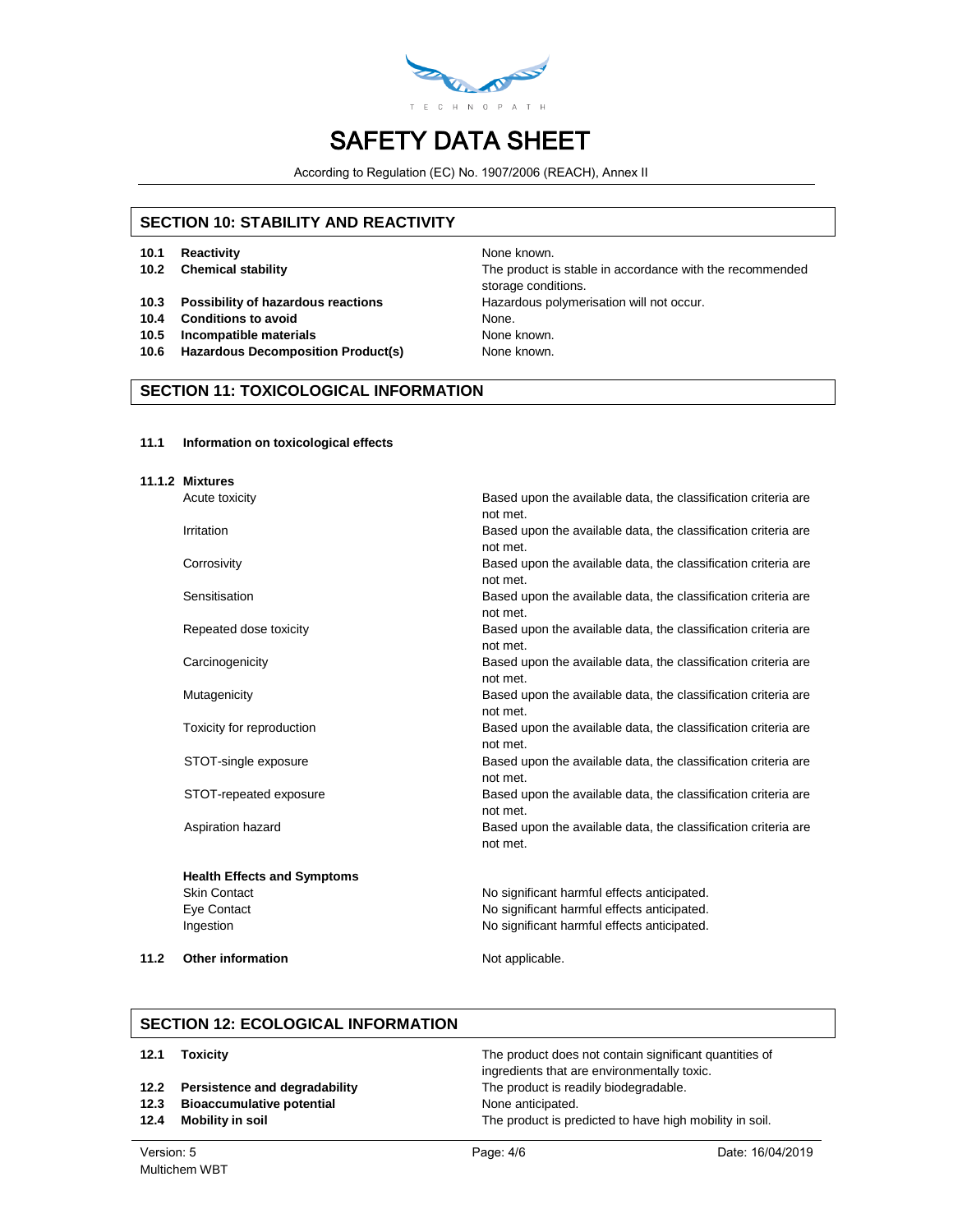

According to Regulation (EC) No. 1907/2006 (REACH), Annex II

#### 12.5 **Results of PBT and vPvB assessment** Not applicable.

**12.6** Other adverse effects Not applicable.

## **SECTION 13: DISPOSAL CONSIDERATIONS**

| 13.1 | Waste treatment methods<br>Product: | Dispose of as potentially biohazardous waste and in<br>compliance with anti-pollution and other laws of the country<br>concerned. To ensure compliance we recommend that you<br>contact the relevant (local) authorities and/or an approved                                                  |
|------|-------------------------------------|----------------------------------------------------------------------------------------------------------------------------------------------------------------------------------------------------------------------------------------------------------------------------------------------|
|      | European waste catalogue:           | waste-disposal company for information.<br>18 01 03.                                                                                                                                                                                                                                         |
|      | Packaging:                          | Disposal should be in accordance with local, state or<br>national legislation.<br>Contaminated packaging must be disposed of in the same<br>manner as the product.<br>Non-contaminated packaging materials may be recycled.<br>Contact your local service providers for further information. |

#### **SECTION 14: TRANSPORT INFORMATION**

- **14.2 UN Proper Shipping Name** Not applicable
- 
- **14.4 Packing Group Not applicable**
- 14.5 **Environmental hazards** Not applicable
- **14.6 Special precautions for user** Not applicable
- **14.7 Transport in bulk according to Annex II of MARPOL73/78 and the IBC Code** Not applicable

**Not applicable 14.3 Transport hazard class(es)** Not classified as dangerous for transport.

### **SECTION 15: REGULATORY INFORMATION**

**15.1 Safety, health and environmental regulations/legislation specific for the substance or mixture**

In Vitro diagnostics medical devices directive 98/79/EC.

15.2 **Chemical Safety Assessment** Not applicable.

### **SECTION 16: OTHER INFORMATION**

#### **LEGEND**

STOT Specific Target Organ Toxicity

#### **References:**

Raw material safety data sheets.